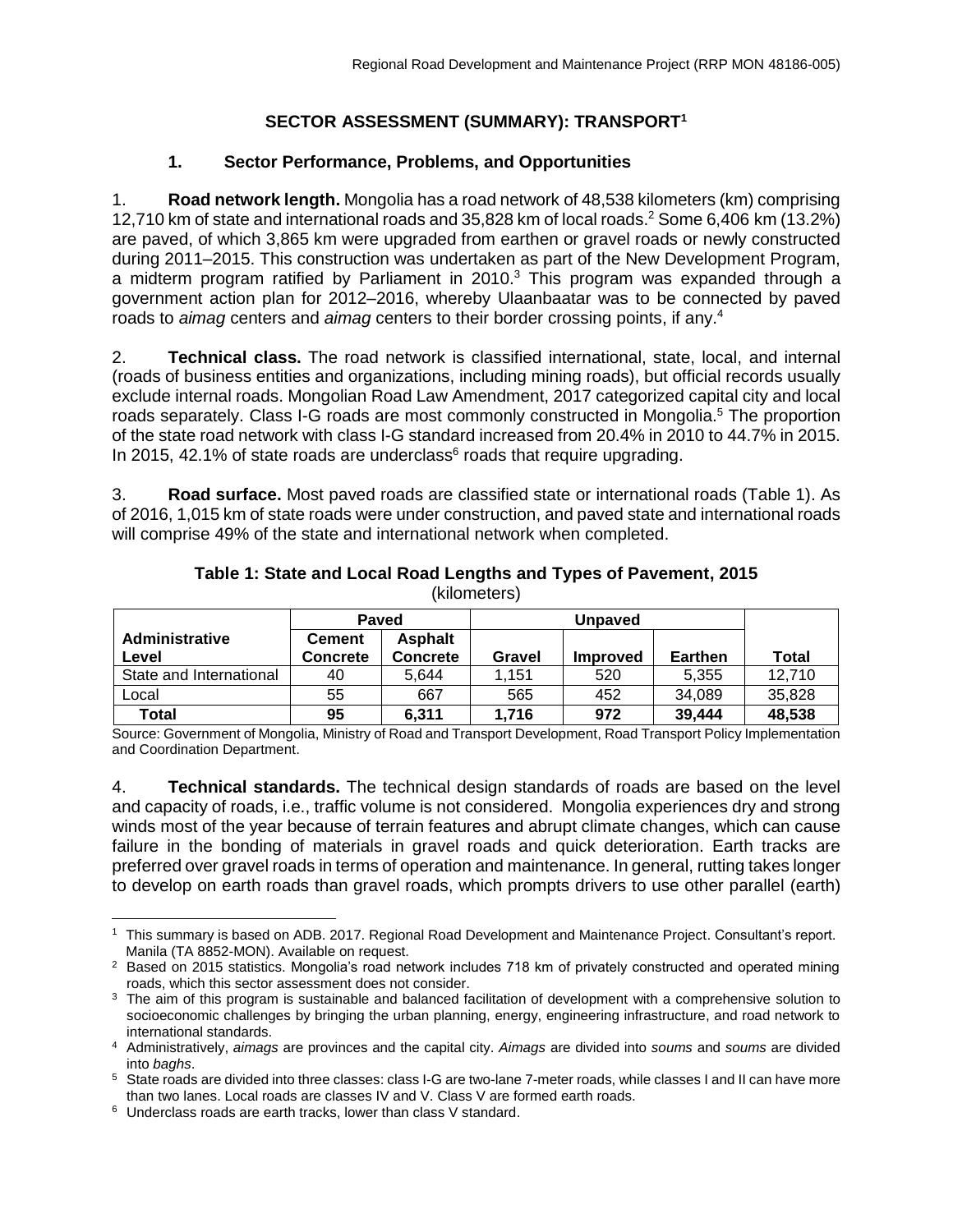roads. Abandoned roads with rutting gradually return to their natural condition without human involvement and can later be reused. Despite the negative impact on the environment, earth roads allow better riding quality than gravel roads.

5. Low-cost road construction methods, such as bituminous surface treatment seals, could be used more in Mongolia. Other large, sparsely populated countries with low traffic counts, such as Australia and Canada, use this surfacing effectively as an alternative to asphalt concrete pavements. Traffic levels throughout most of Mongolia's road network are too low to justify asphalt concrete paving. Implementing bituminous surface treatment seals could enable a much greater length of road to be improved to an acceptable standard. This approach would also be suitable for improving local roads under the *aimag* administrations.

6. **Road management.** The Road Transport Implementation and Coordination Department in the Ministry of Road and Transport Development (MRTD) is responsible for project management. The Ulaanbaatar City Road Department is responsible for city roads and each *aimag* is responsible for local roads.

7. **State road funding.** Construction, maintenance, and rehabilitation works of state roads and bridges are funded from the state budget, development banks, and international loans and grants. From 2011 to 2015, MNT1.88 trillion (\$778.7 million) was invested in the upgrading and construction of 8,106 km paved and unpaved roads and 3,975 meters of bridges (Table 2). Of this funding, 88% was disbursed for roads connecting Ulaanbaatar with *aimag* centers.

| Table 2: State Road Upgrading, Construction, and Investment |                      |                    |       |                                       |                    |           |  |
|-------------------------------------------------------------|----------------------|--------------------|-------|---------------------------------------|--------------------|-----------|--|
|                                                             | Length of Roads (km) |                    |       | <b>Total Investment (MNT million)</b> |                    |           |  |
| Year                                                        | <b>State Roads</b>   | <b>Local Roads</b> | Total | <b>State Roads</b>                    | <b>Local Roads</b> | Total     |  |
| 2011                                                        | 4.712                | 18                 | 4.730 | 96.005                                | 1.287              | 97,292    |  |
| 2012                                                        | 16                   | 3                  | 19    | 4.295                                 | 1.304              | 5.599     |  |
| 2013                                                        | 1.613                | 183                | 1.796 | 829.675                               | 79.888             | 909,564   |  |
| 2014                                                        | 587                  | 43                 | 630   | 311,771                               | 108,800            | 420,571   |  |
| 2015                                                        | 868                  | 63                 | 931   | 414.117                               | 35,132             | 449,249   |  |
| <b>Total</b>                                                | 7,796                | 310                | 8,106 | 1,655,863                             | 226,411            | 1,882,275 |  |

km = kilometer.

Source: Government of Mongolia, Ministry of Road and Transport Development, Road Transport Policy Implementation and Coordination Department.

8. The construction and maintenance of state roads and road facilities are funded by the State Road Fund and regulated by the Mongolian Road Law. The State Road Fund consists of the fuel tax; annual vehicle license fee; fees for using state roads; and financing from the state budget, loans, aid, and grants. However, insufficient funds have been collected as taxes have been reduced or cancelled to keep gas prices under control amid fuel price increases in the Russian Federation, on which Mongolia depends for much of its fuel. The project aims to improve the management, funding sources, uses of fund resources, and allocation mechanisms of the State Road Fund.

9. The main revenue of the fund is the vehicle tax and road use tax, excluding vehicles registered in Ulaanbaatar (Table 3). This revenue goes directly to the state budget, and the full fund revenues are not directed back to road construction and maintenance. The Road Law requires amendments to ensure that funding levels are adequate and are only for routine and periodic maintenance activities, with adequate fund management and carefully selected and prioritized maintenance activities.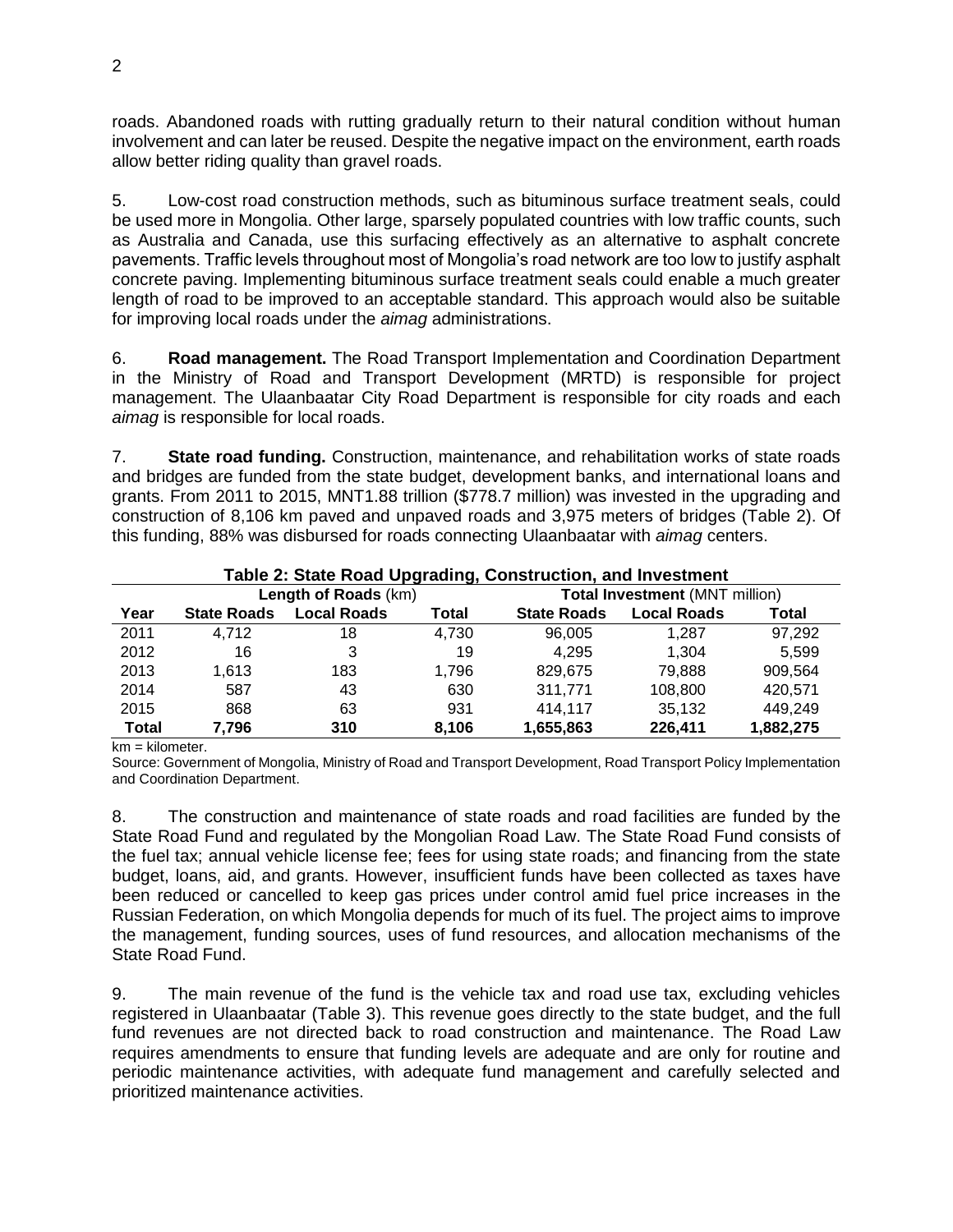|      |                                  | <b>Revenue</b>                  | <b>Expenditure</b>               |                                        |  |
|------|----------------------------------|---------------------------------|----------------------------------|----------------------------------------|--|
| Year | <b>State</b><br><b>Road Fund</b> | Ulaanbaatar<br><b>Road Fund</b> | <b>State</b><br><b>Road Fund</b> | <b>Ulaanbaatar</b><br><b>Road Fund</b> |  |
| 2009 | 9.95                             | 6.7                             | 9.1                              | 9.0                                    |  |
| 2010 | 10.0                             | 6.3                             | 8.9                              | 11.6                                   |  |
| 2011 | 11.2                             | 11.3                            | 9.8                              | 29.0                                   |  |
| 2012 | 13.4                             | 14.8                            | 11.2                             | 24.2                                   |  |
| 2013 | 39.0                             | 17.4                            | 19.0                             | 64.3                                   |  |
| 2014 | 42.1                             | 27.8                            | 22.6                             | 101.1                                  |  |
| 2015 | 16.2                             | 30.2                            | 18.0                             | 41.7                                   |  |

### **Table 3: Revenue Collected from State Roads from Vehicle Tax and Road Use Fees** (MNT billion)

Sources: Government of Mongolia, Ministry of Finance; and Ministry of Road and Transport Development, Road Transport Development Center.

10. **State road maintenance**. The state budget provides separate annual allocations for routine maintenance and rehabilitation, but the MOF has not funded any periodic or rehabilitation projects in 2011–2016 since state budgets have prioritized road upgrading and construction projects. The MRTD requests routine maintenance budget from the MOF annually, based on estimates from the maintenance companies, but the amount allocated is constrained to only 15% of estimated needs. According to the estimates by the maintenance companies, MNT1.8 million was required for routine maintenance per km of asphalt concrete road per year, but records show that only MNT1.2 million per km of road was spent during 2012–2016.

11. All works related to the maintenance of the state roads and road facilities are carried out on a contractual basis by 28 road maintenance companies (20 government-owned and eight private) located in towns and *aimag* centers. *Aimags* without maintenance companies award 4-year maintenance contracts to private contractors, based on competitive bidding, with maintenance budgets allocated annually. The length of roads managed by each maintenance company depends on the location, varying from 80 km to 1,285 km. The amounts allocated each year are too small for the companies to invest in modern equipment and technology, and many run at a loss. Low wages limit the availability of engineers and skilled workers. Maintenance planners use outdated, vague, and non-methodical procedures to prepare cost estimates for routine and periodic maintenance plans, which fail to convince decision makers of the urgency of maintenance needs. Lack of coordination between the MRTD and the MOF produces insufficient funding allocations from the state budget, hampering the MRTD's maintenance activities.

12. **Road safety.** The annual routine maintenance allocation does not include any traffic safety maintenance, including the provision and repair of road markings and signs (e.g., warning, prohibitory, priority, and information). The coordination between institutes in charge of traffic safety (traffic police) and transport is poor.

## **2. Government's Sector Strategy**

13. The government's vision, articulated in the National Development Strategy, 2008–2022, is to help Mongolia's *aimags* to capitalize on their competitive advantage through the pursuit of the policy pillars: (i) development of a basic road, rail, and communication infrastructure network that connects the country with its neighbors and (ii) ensuring the efficient and reliable flow of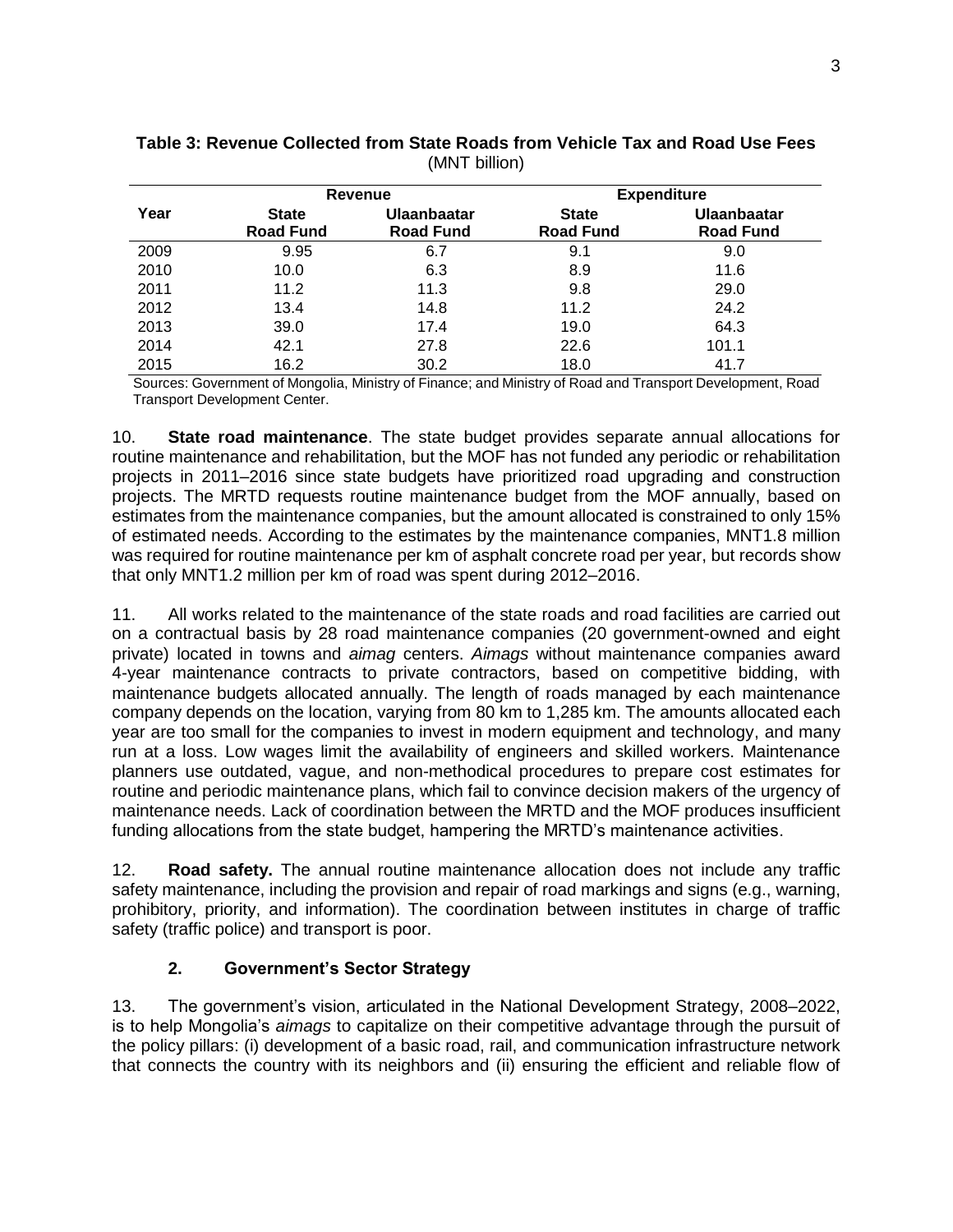goods, people, and ideas.<sup>7</sup> The strategy aims to expand the length of the paved road network from 2,100 km in 2010 to about 12,710 km by 2021, but the likelihood of attaining this goal is very low because of the economic downturn.

14. Mongolia's Sustainable Development Vision by 2030 envisaged the development of a broader economic framework, encompassing more sectors than mining, and prioritized developing the energy and infrastructure sector to achieve the Sustainable Development Goals.<sup>8</sup> The vision is aimed at Mongolia's competitive capacity at the international level. It includes a three-phase objective from 2016 to 2030 to (i) establish logistics centers at Zamyn-Uud, Khushig valley, and Altanbulag; (ii) increase the length of international and state roads by 2,870 km; (iii) construct the Ukhaa Khudag–Gashuun Sukhait, Erdenet–Ovoot, and Bogd Khan railways; and (iv) develop transit transport. The road transport subsector upgrading identified in the New Development Program has largely been implemented. This program focused on upgrading earthen or gravel roads and some new construction, with little emphasis on or funding for maintenance.

# **3. ADB Sector Experience and Assistance Program**

15. Since 1991, the Asian Development Bank (ADB) has been a major partner in the improvement of the underdeveloped transport network and inefficient cross-border transport of Mongolia, and has assisted in developing two major vertical axis highway corridors linking Mongolia to its neighbors—the People's Republic of China and the Russian Federation. <sup>9</sup> This has brought development, jobs, and social services to those regions. Improved accessibility has had a positive impact on the lives of the poor. Since 2009, ADB has focused also on reforming road maintenance and improving road asset management aiming to protect road sector investments and maintain the sustainability of assets.<sup>10</sup>

16. The overarching goal of ADB's CPS 2017–2020 is to help Mongolia sustain inclusive growth in a period of economic difficulty. The strategic pillars are: (i) promoting economic and social stability, (ii) developing infrastructure for economic diversification, and (iii) strengthening environmental sustainability. The second pillar includes ADB's continued support on the improvement of physical connectivity through infrastructure investments that reduce transport and logistics costs, with a focus on developing regional road corridors.

l <sup>7</sup> State Great Khural 2008. Millennium Development Goals (MDGs) based on Comprehensive National Development Strategy. Ulaanbaatar.

<sup>8</sup> State Great Khural of Mongolia. 2016. Mongolia Sustainable Development Vision 2030. Ulaanbaatar..

<sup>9</sup> ADB. Mongolia: Western Regional Road Corridor Investment Program. [https://www.adb.org/projects/41193-](https://www.adb.org/projects/41193-014/main) [014/main;](https://www.adb.org/projects/41193-014/main) ADB. Mongolia: Western Regional Road Corridor Development Project – Phase I. [https://www.adb.org/projects/39265-022/main;](https://www.adb.org/projects/39265-022/main) and ADB. Mongolia: Regional Road Development Project. [https://www.adb.org/projects/35377-013/main.](https://www.adb.org/projects/35377-013/main)

<sup>&</sup>lt;sup>10</sup> ADB. 2009. Technical Assistance to Mongolia for Road Database Development Using Geographic Information System. Manila.